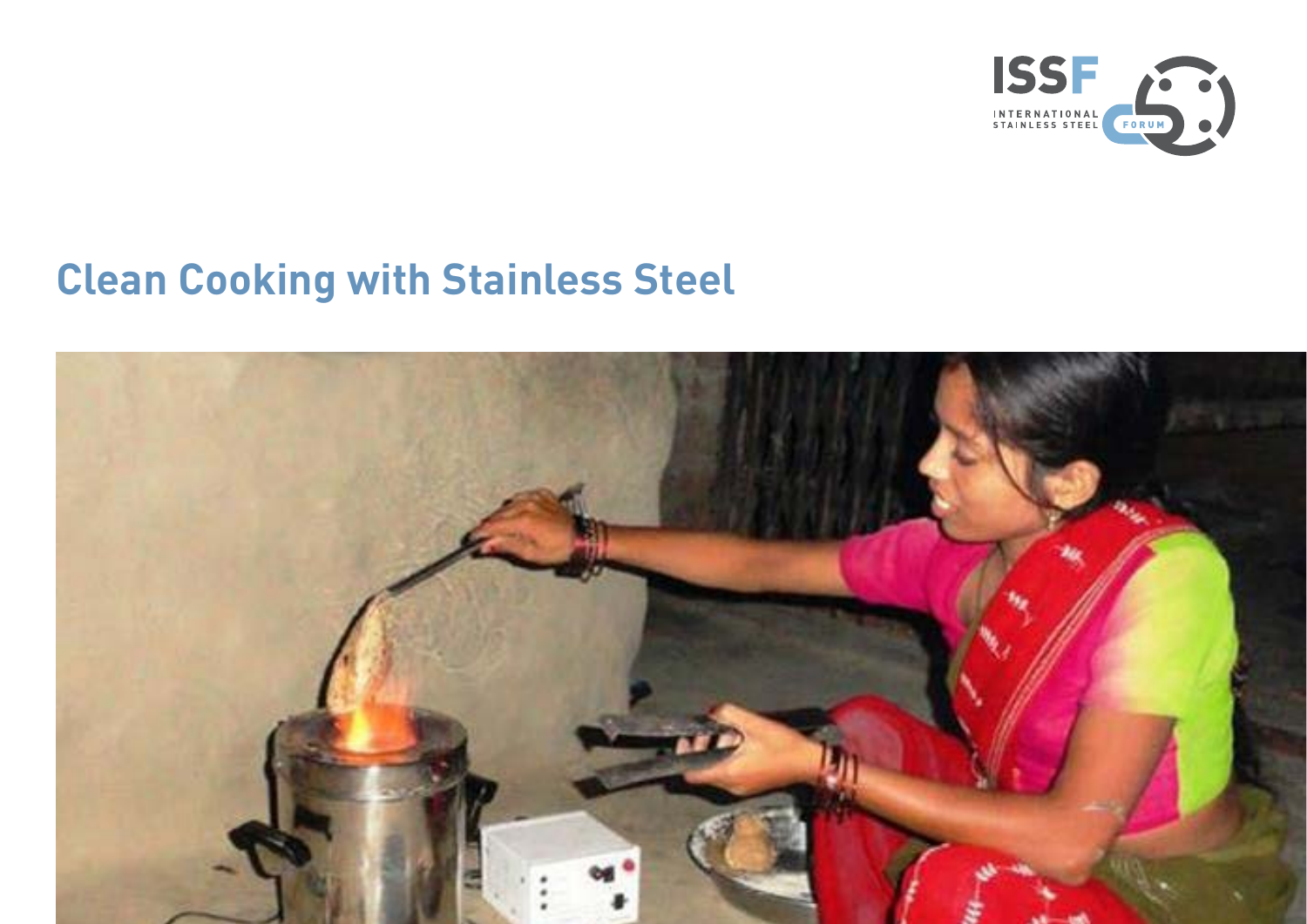

## **Contents**

[Introduction](#page-2-0) [Health effects](#page-3-0) [Environmental effects](#page-3-0) [Stainless Steel - Part of the Solution](#page-4-0) [Forced air stoves](#page-4-0) [Gasifier stoves](#page-5-0) [Rocket cooking stoves](#page-7-0) [Other fuels](#page-8-0) [Solar cooking stoves](#page-8-0)

[Summary and outlook](#page-10-0)



Cover picture courtesy of TERI, India Picture courtesy of WOMEN'S UN REPORT NETWORK, http://www.wunrn.com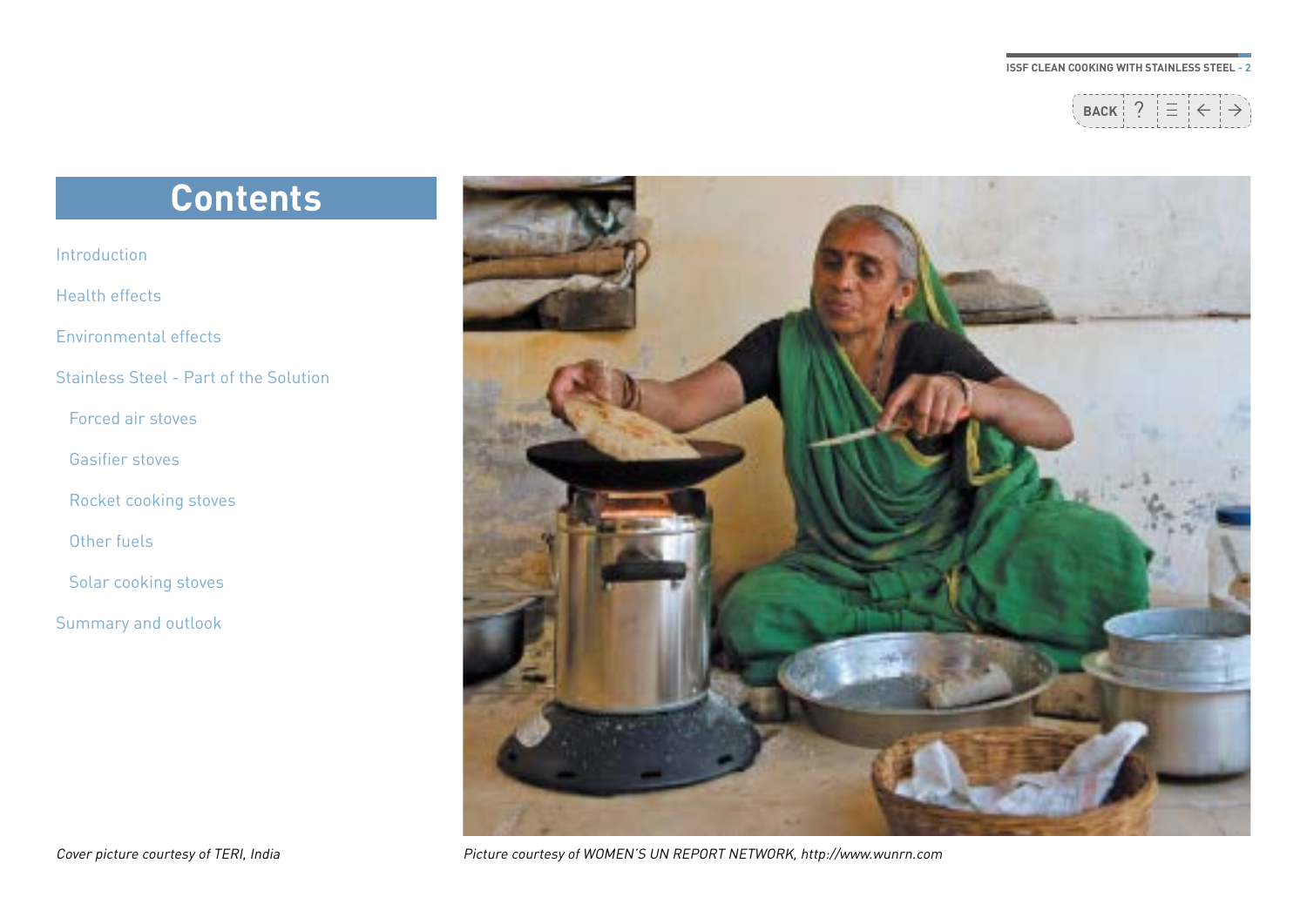

### <span id="page-2-0"></span>**Introduction**

Chronic exposure to smoke from traditional cooking practices is one of the world's biggest – but least well-known – killers. According to the Global Alliance for Clean Cookstoves [\(www.](www.cleancookstoves.org) [cleancookstoves.org\)](www.cleancookstoves.org), nearly 3 billion people in the developing world cook their food and heat their homes with traditional stoves or open fires. The Global Burden of Disease Study 2010 estimates that exposure to smoke from the simple act of cooking is the fourth worst risk factor for disease in developing countries, and causes four million premature deaths per year – exceeding deaths attributable to malaria or tuberculosis.



Photo courtesy of Nigel Bruce, University of Liverpool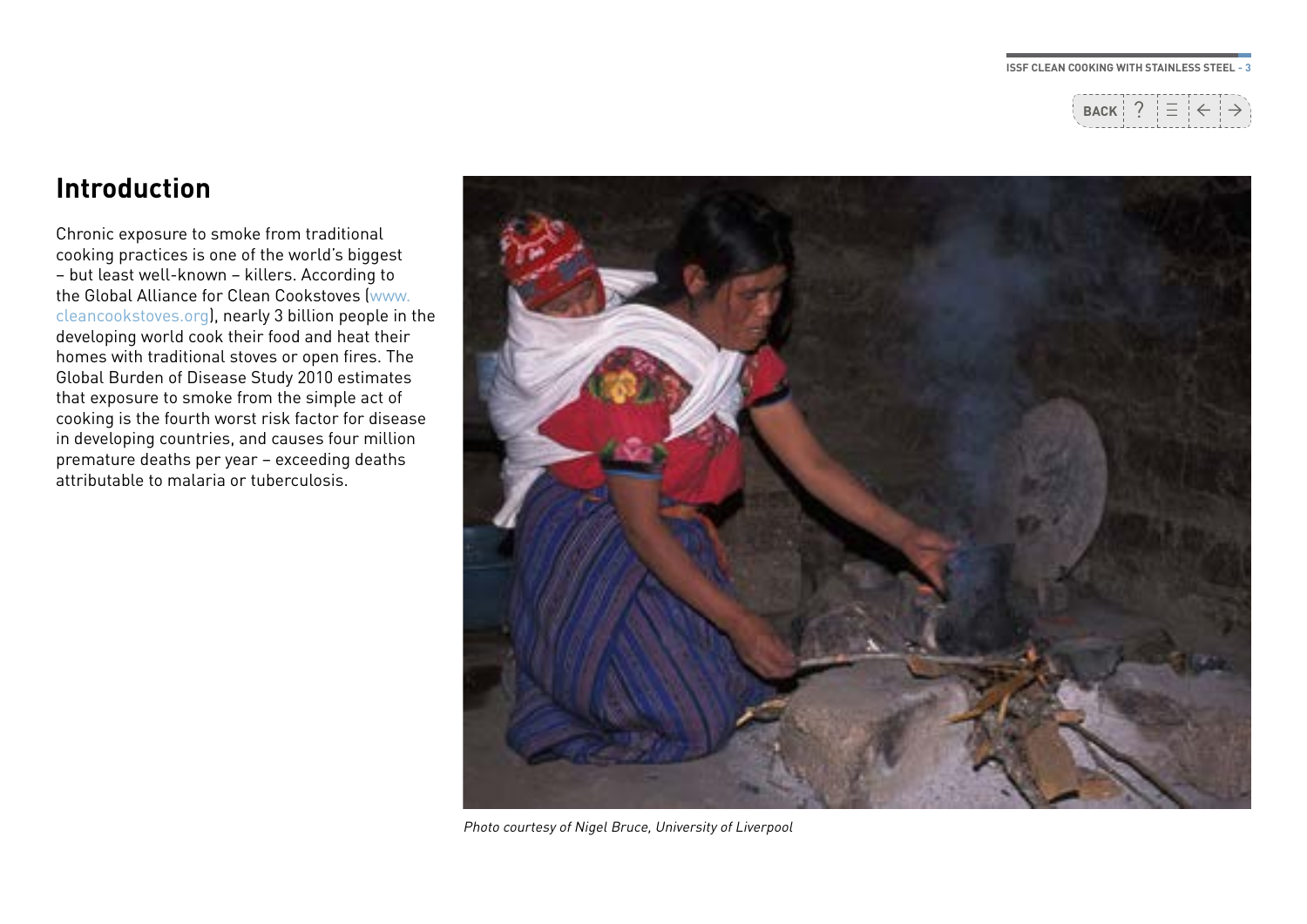

### <span id="page-3-0"></span>**Health effects**

Women and children are the most affected. Reliance on inefficient stoves and fuels leads to health problems, typically emphysema, cataracts, cancer and heart disease. Breathing smoke from open fires and traditional cooking stoves is also associated with low birth-weight in children born to mothers whose pregnancies are spent in a polluted domestic environment.

Rudimentary wood-fired cooking stoves and open fires emit particulate matter, carbon monoxide, and other pollutants at levels up to 100 times higher than the recommended limits set by WHO. Health effects are especially deadly for children under the age of five.

Apart from toxicity issues, women in developing countries are also at risk of head and spinal injuries, pregnancy complications and maternal mortality from the strenuous task of carrying heavy loads of firewood or other fuels. Burns from unsafe cooking stoves are another risk faced by poor households dependent on kerosene, open fires, and structurally unstable metal or clay cooking stoves.



### **Environmental effects**

Inefficient rudimentary cooking techniques emit unnecessary amounts of CO2. They also produce black carbon and methane, which are particularly strong contributors to global warming.

In many countries, charcoal is a usual cooking fuel. The unsustainable collection of wood for charcoal production has led to native forests being stripped. Landslides and desertification are among the catastrophic long-term consequences of this practice.



Typical health risks: exposure to smoke and the collection of fire wood.

Source: Photo by Micael Benanav (above) and Global Alliance for Cleaner Cookstoves (USA), <www.cleancookstoves.org> (below)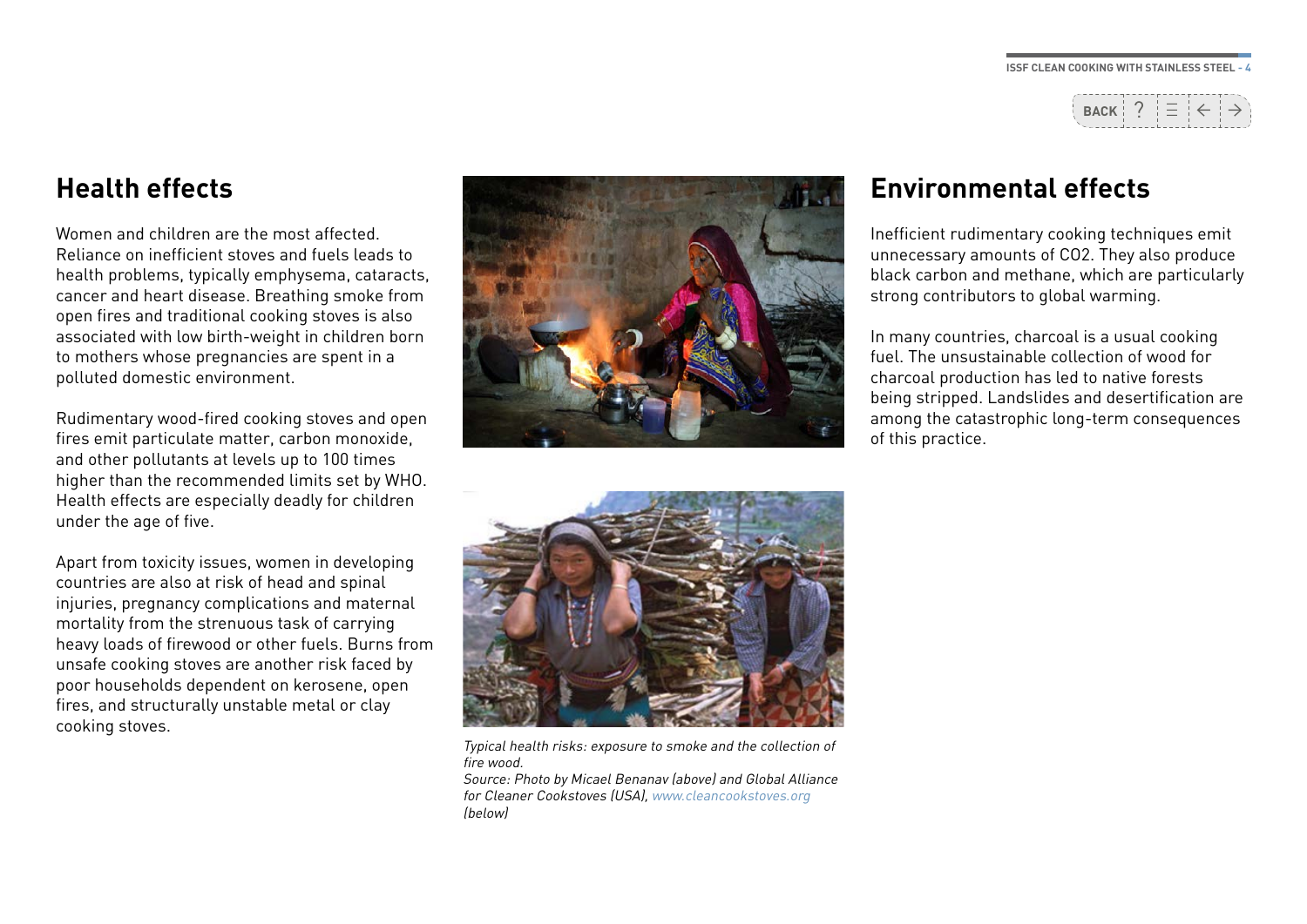

### <span id="page-4-0"></span>**Stainless Steel - Part of the Solution**

There are several types of advanced biomass stoves that can achieve high levels of performance. In many of them, stainless steels make a contribution to enhanced functionality, cost efficiency and aesthetics. Besides their proven corrosion resistance, also their physical properties can be important: austenitic grades have low thermal conductivity. Depending on the design, the outside does not get excessively hot. Easy forming and welding is important for low-cost production, and again stainless steel performs best among volume engineering materials. Ferritic and chromium-manganese alloys help to reduce material cost and make advanced cooking stoves affordable also for lowincome families. The reflective properties open up new fields of application in solar cooking. The material stainless steel proves useful in the most diverse types of appliances.

### Forced air stoves

Forced air stoves have a fan typically powered by batteries, an external source of electricity, or a thermoelectric device that captures heat from the stove and converts it to electricity. This fan blows high velocity, low volume jets of air into the combustion chamber. The extra oxygen optimises fuel combustion and ensures no unacceptable

levels of carbon monoxide (CO) and black carbon are produced.

An Indian manufacturer recently developed a forced-air cooking stove, which enhances combustion efficiency substantially. For the body, stainless steel turned out to be an ideal material. Its intrinsic corrosion resistance makes the stove last longer than painted and galvanised models. In the case of stainless steel, there are no coatings that could age and fail under the effect of high temperatures or robust handling. The smooth surfaces are easy to clean.

The fabricator uses austenitic grades for his design. They have outstanding formability and are easy to weld. A material mix of chromium-nickel and chromium-nickel-manganese types also makes the device affordable.

The 50% lower fuel consumption, together with shorter cooking times, lead to a 70% reduction in smoke compared to simple open stoves. The enhanced combustion also minimises particulate matter formation and the unsightly blackening of kitchen walls and cooking pots.



Forced air stove with electrically powered fans and rechargeable batteries for use with photovoltaic cells. Source: TERI (India), [www.rbsgroup.in](http://www.rbsgroup.in
)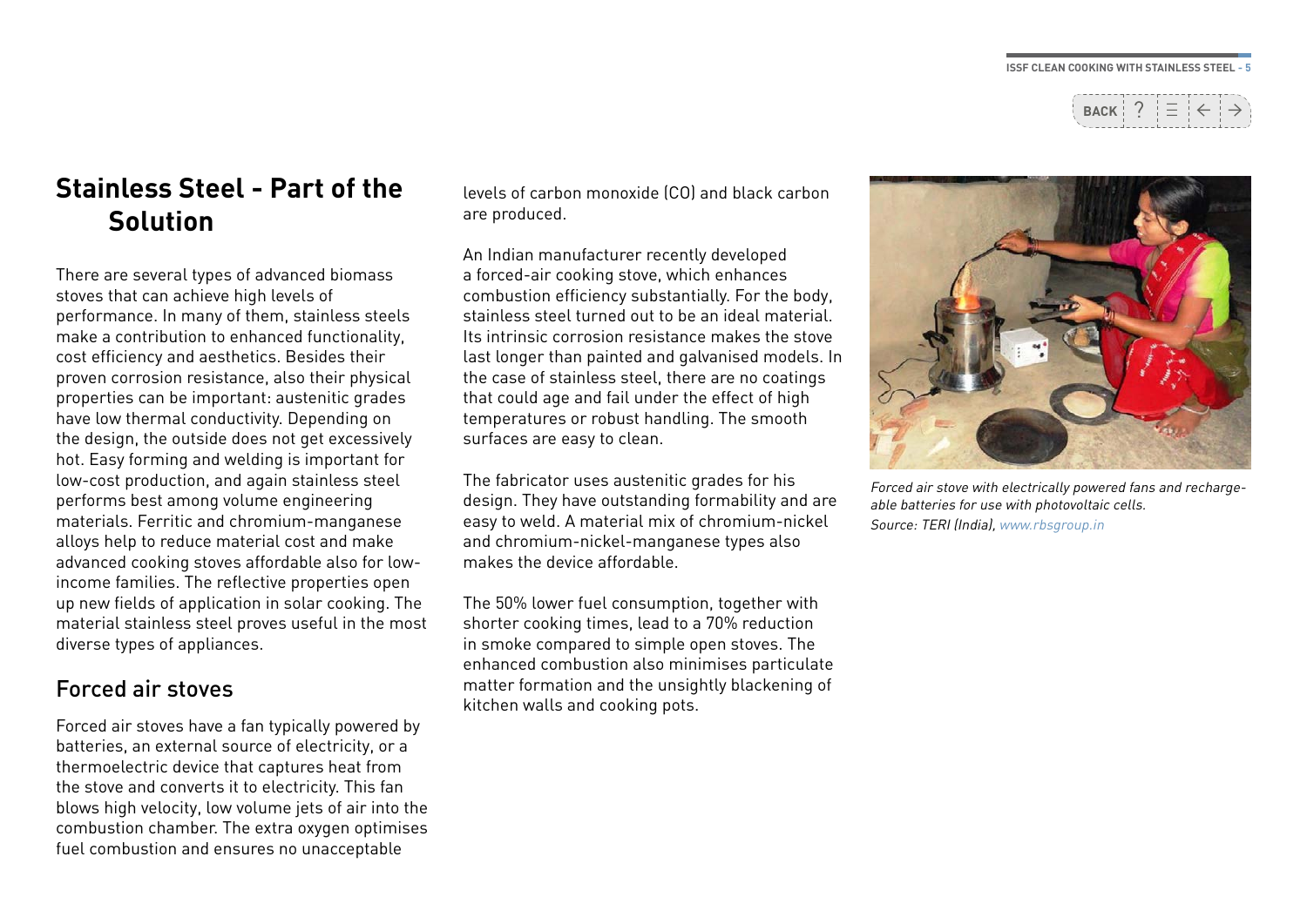

### <span id="page-5-0"></span>Gasifier stoves

Gasifier stoves force the gases and smoke that result from incomplete combustion back into the flame and ensure they are burnt as efficiently as possible.

A company from Lesotho provides stoves that are based on the gasification principle and burn almost any type of biomass with only minimal smoke emissions. A fan blows oxygen into the chamber through holes at both the bottom and the top. This drives the temperature within the flame up to approximately 1000 °C causing the biomass to gasify. The hot gas rises to the top, where it reacts with additional oxygen and burns efficiently.

The inside of the stove is clad with 20 mm refractory tiles. For the body, type 304 stainless steel is used. Due to the low thermal conductivity, the walls do not reach temperatures high enough to cause injury. The stove is an example of how corrosion resistance and decorative surfaces are not the only reasons to specify stainless steel; also the physical properties are used to provide the product-specific properties.

Type 304 stainless steel is used for the body. A fully charged battery will power the fan for over 20 hours of cooking. The battery can also be used to charge a mobile device or run LED lighting.





#### The device burns a wide variety of biomass, including collected wood like sticks and twigs, but also cow dung, and corn-cobs. It also burns processed biomass fuels like wood pellets and briquettes, which are made from waste materials like sawdust, forestry waste, or agricultural waste. Charcoal is another option; however it is only recommended from an environmental point of view where sustainable charcoal production can be ensured.





Gasifier stoves are not only used in non-electrified settlements, they are also used for leisure purposes to contribute to the outdoor experience. Source: African Clean Energy (Lesotho), [www.africancleanenergy.com](http://www.africancleanenergy.com)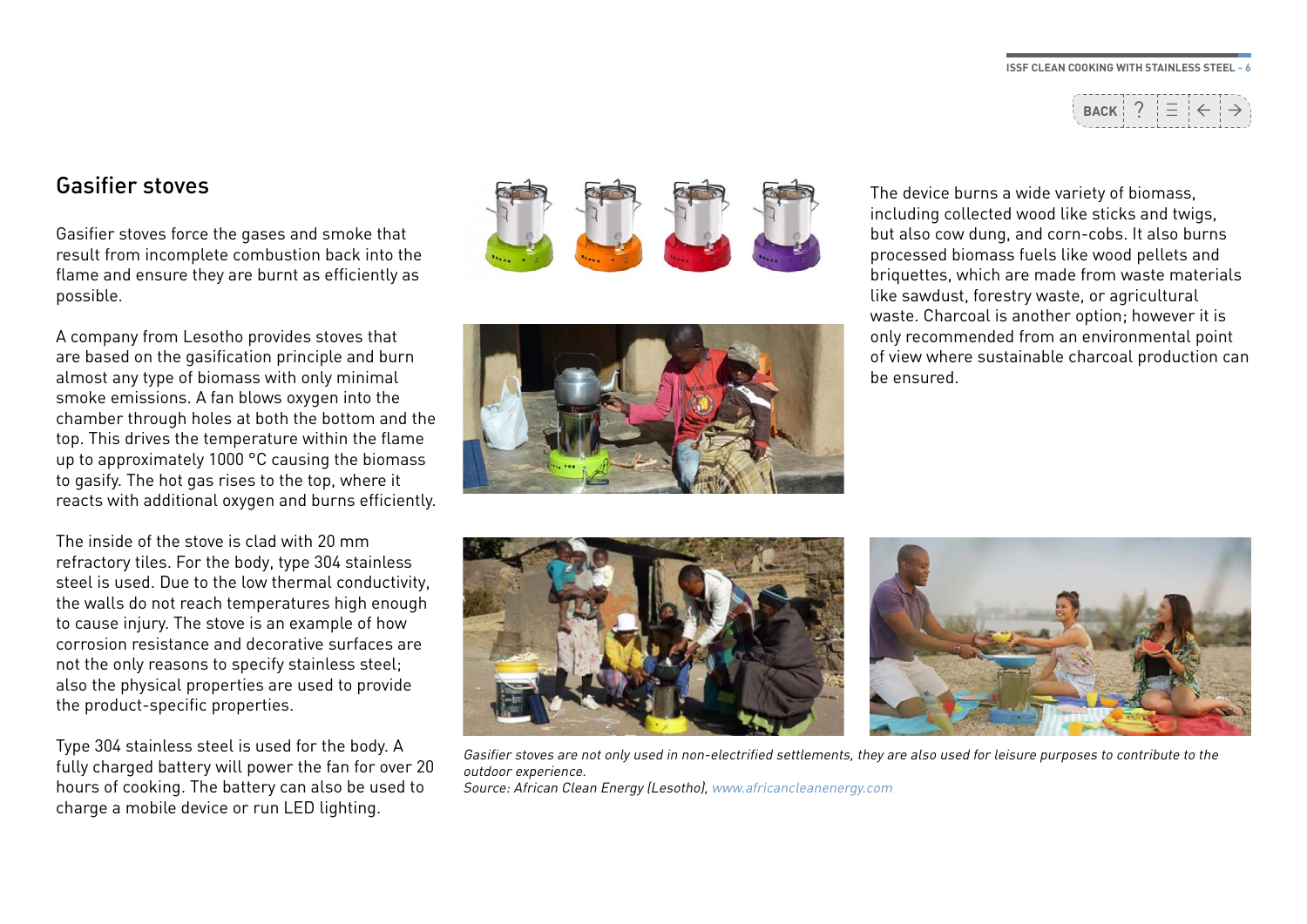



Pellets made from waste wood. Source: African Clean Energy / Andrew Writer



Rice Husk Gas Stove. Source: Nav Durga Metals Industries (India), <http://ndmi.co.in>

Some types of stoves are optimised for particular types of fuel. An example is an Indian product, which is designed specifically to burn rice husk. It is a batch-type, top-lift updraft (TLUD) gasifier stove.

The capacity of the pot is 4 to 8 litres. A 1 kg batch of rice husk suffices to ensure one hour of cooking operation. As in the previously mentioned types, it includes an electrical fan, re-chargeable batteries and solar cells for the system to work also in non-electrified regions. The use of agricultural waste is an excellent way of fostering sustainable sources of energy and fight deforestation.

Government programmes now ask manufacturers to test their appliances for particulate matter and CO2 emissions and thermal energy output so consumers can compare alternative methods and models available in the market.





Rice Husk Gas Stove. Source: Nav Durga Metals Industries (India),<http://ndmi.co.in>

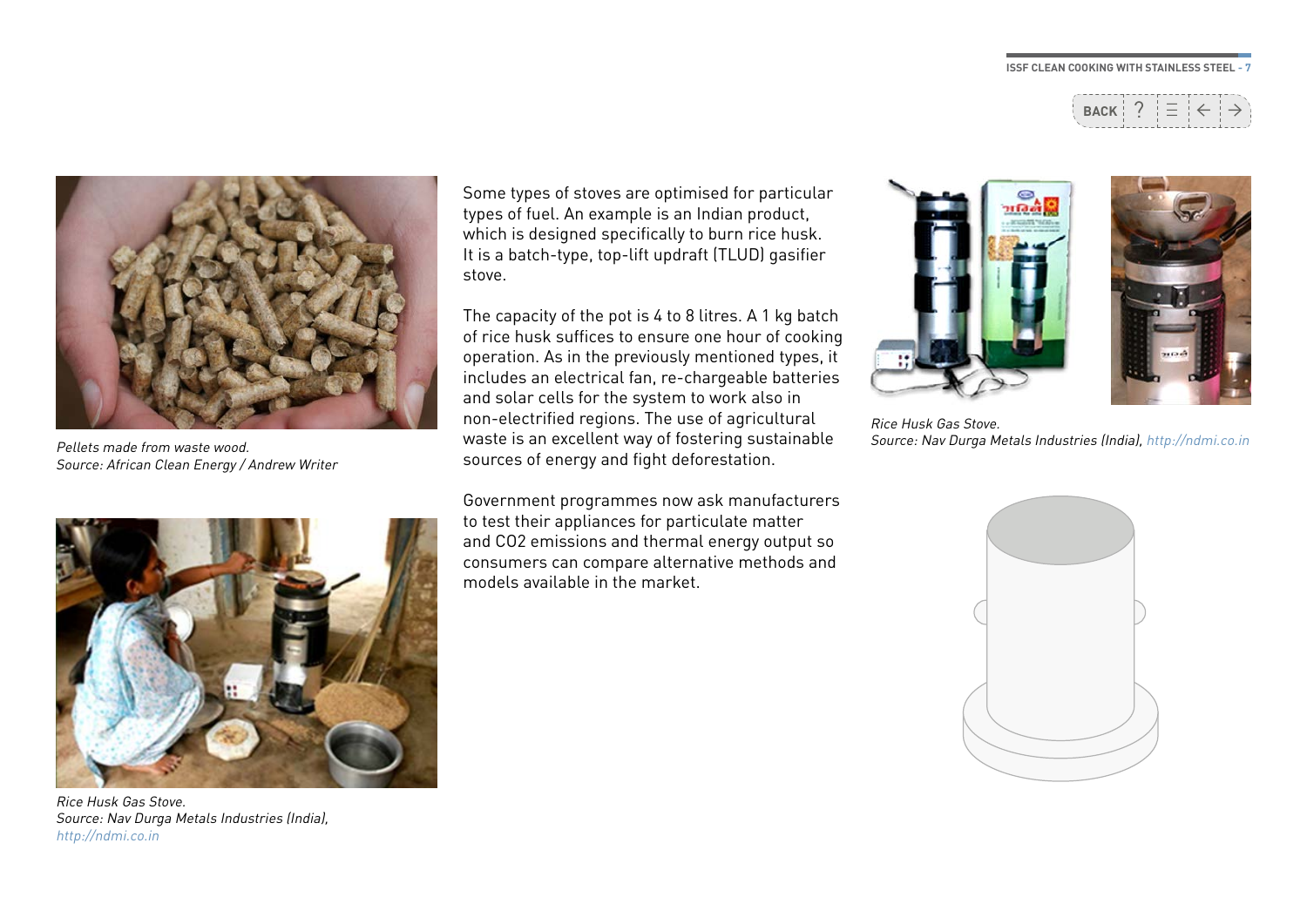

### <span id="page-7-0"></span>Rocket cooking stoves

Rocket stoves include an L-shaped combustion chamber. Their design improves heat transfer by narrow channels, which direct the flow of hot gases closer to the pot.



L-shaped combustion chamber of a rocket stove, assembled (above) and as delivered in a flat pack. Source: Rocket Works (RSA), [www.rocketworks.org](http://www.rocketworks.org)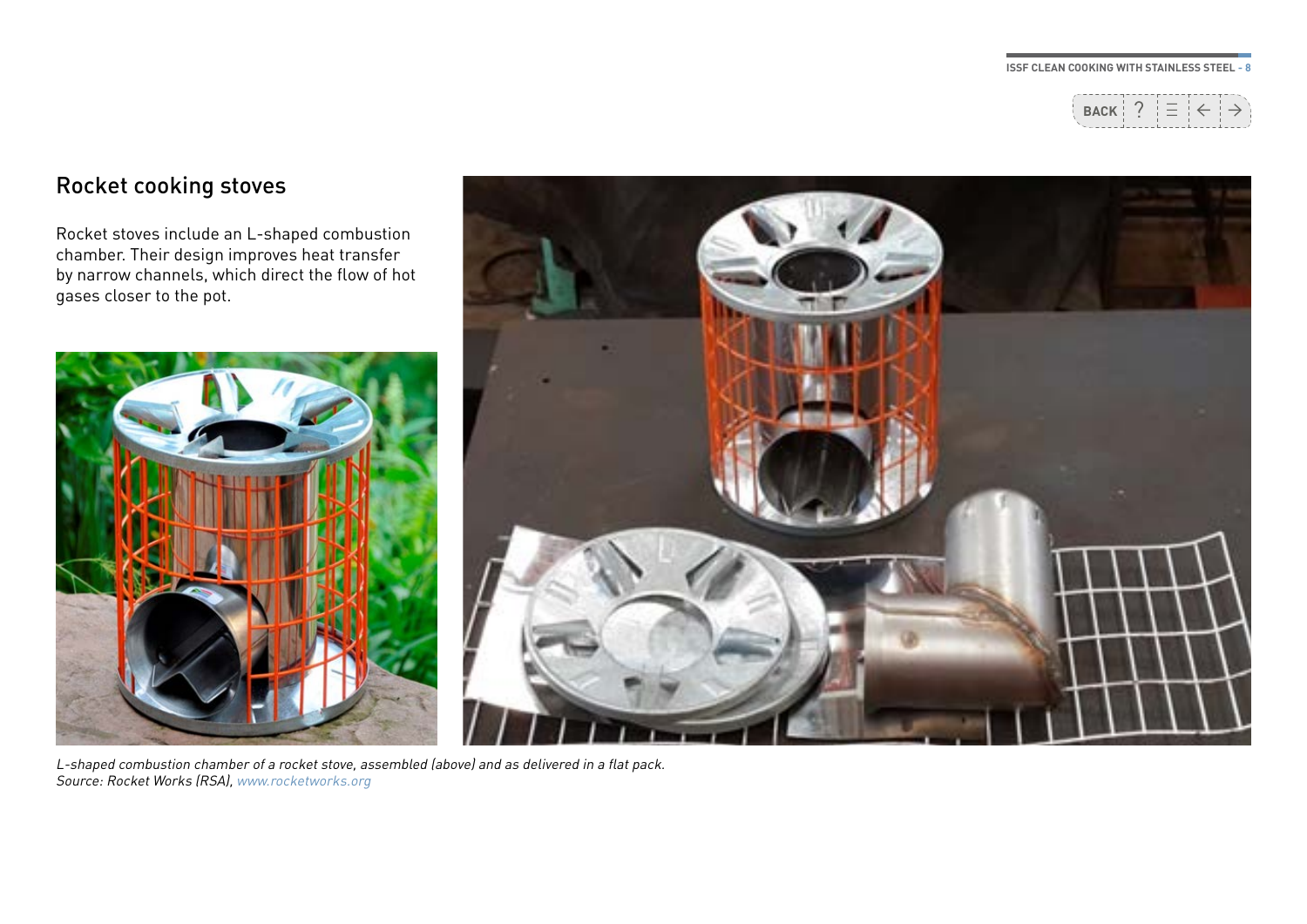

### <span id="page-8-0"></span>Other fuels

Other fuels include alcohol (methanol in liquid or gel form), locally produced biogas, liquefied petroleum gas (LPG) and compressed natural gas (CNG), for which stainless steel-containing equipment is also available.



Ethanol cooking stove. Source: Dometic (Sweden),[www.dometic.com](http://www.dometic.com)

### Solar cooking stoves

Solar cooking stoves can be used in areas where solar energy is abundant for most of the year. According to NASA insolation maps, this technology is applicable between 30 degrees north and south of the equator, where much of the developing world is located. There are three types of solar cookers: panel, box and parabolic, all of which generate heat by directly capturing the sun's solar thermal energy.

Parabolic cookers resemble satellite dishes. They cook as fast as an open fire by focusing sunlight onto the bottom of a cooking pot. Parabolic solar cookers can be used from sunrise until sunset. As they use the thermal energy conveyed by radiation, not convection, they can generate temperatures of more than 230 °C (about 450 °F) even at sub-zero ambient air temperature.

A manufacturer in Sudan developed a parabolic dish style cooker 1.8 meters in diameter with a double axis manual tracking system, which incorporates a stainless steel reflector.

Bright annealed stainless steel is a cost-effective option for the mirror. It is a mill product that is produced in large quantities for instance for the domestic appliance industry. Economies of scale make it a cost-effective solution.





Stainless steel parabolic dish for solar cooking stove. Source: Solar Energy Enterprises (Sudan), <http://solarcooking.wiki.com>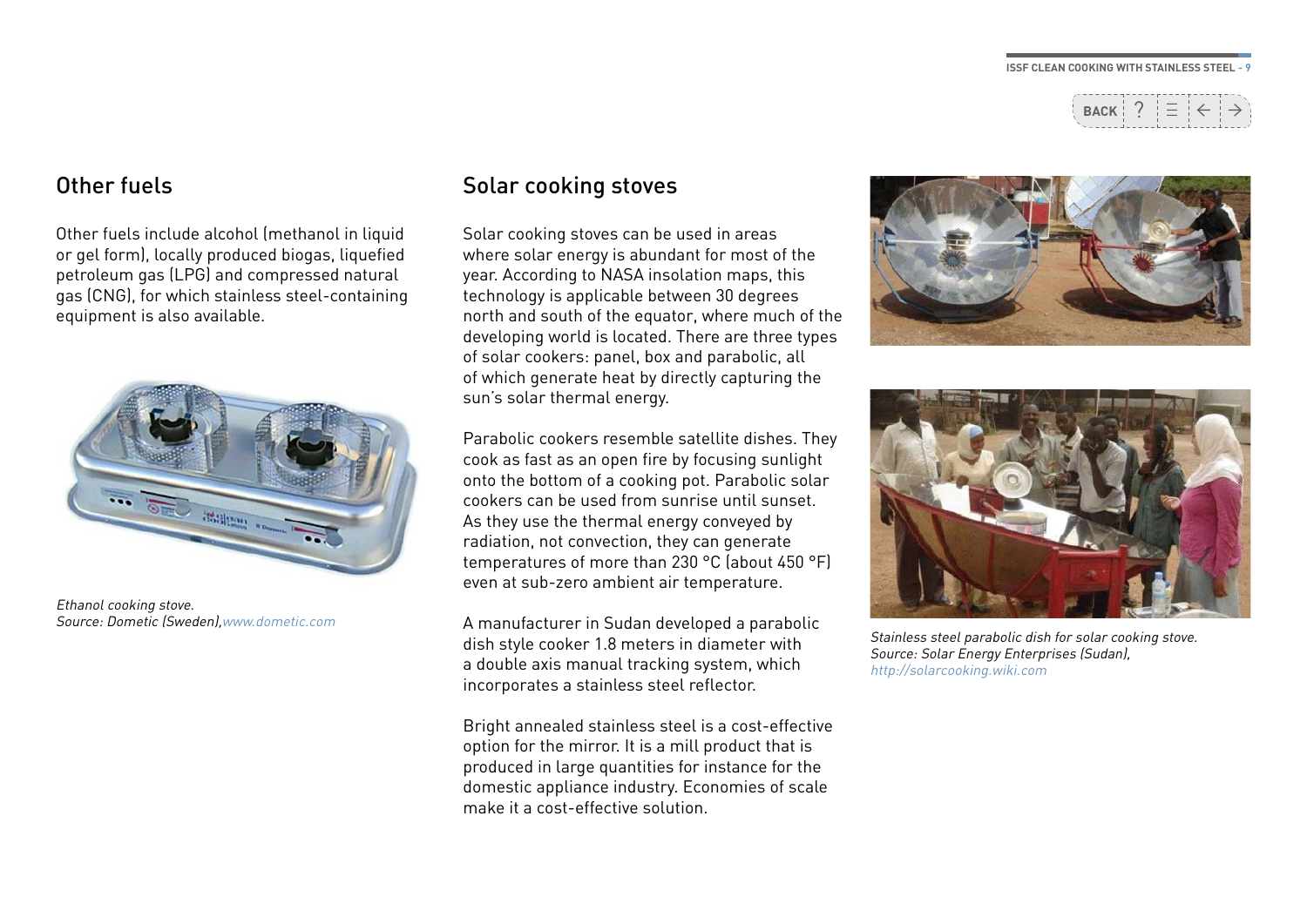<sup>←</sup> <sup>→</sup> \_\_ **BACK** ? \_

Panel cookers depend on the same physical principle, but, they involve foldable reflectors. Experience shows that they can produce temperatures of 120 °C to 180 °C (approximately 200 to 300 F). Basic models are common in developing countries; but the principle has also spread to industrialised countries, where the "hot pot" has become a lifestyle article.



Basic panel cooker involving a metal foil on a cardboard support. Source: [www.wikimedia.org](http://www.wikimedia.org)



All-metal panel cooker. Source: Inspiration Green Home (USA), [www.inspirationgreen.com](http://www.inspirationgreen.com)

In the case of box cookers, the lid is made of a mirror-like material. It reflects the solar radiation into a blackened box, into which the cooking pots are placed. Box cookers are bigger and less portable than panel cookers, however, larger models can hold several cooking pots. The temperature range is typically between 180 °C and 200 °C (about 350 to 400 F).

In most variants of solar cooking devices, other materials still prevail; however, reflective stainless steel has great potential. Bright

annealed surfaces are a volume mill product, which is made at an industrial scale mainly for the domestic appliance industry. Despite its high surface quality, economies of scale make it costeffective. Much of the bright-annealed material is of the ferritic type, i.e. it is essentially an ironchromium alloy with an interesting price-toquality ratio. Additionally, the most typical grade of this family, 430, is known to have particularly good reflectance properties.

Further development potential lies in the fact that the principle is also successfully applied to domestic hot water systems, water distillers, food dryers and large-scale community kitchens. Some of the biggest units can be found in India. where they produce hot water and steam for the preparation of three meals a day for a thousand people.



Solar box cookers. Source: Solar Energy Enterprise Co. Ltd. (Sudan), <http://solarcooking.wiki.com>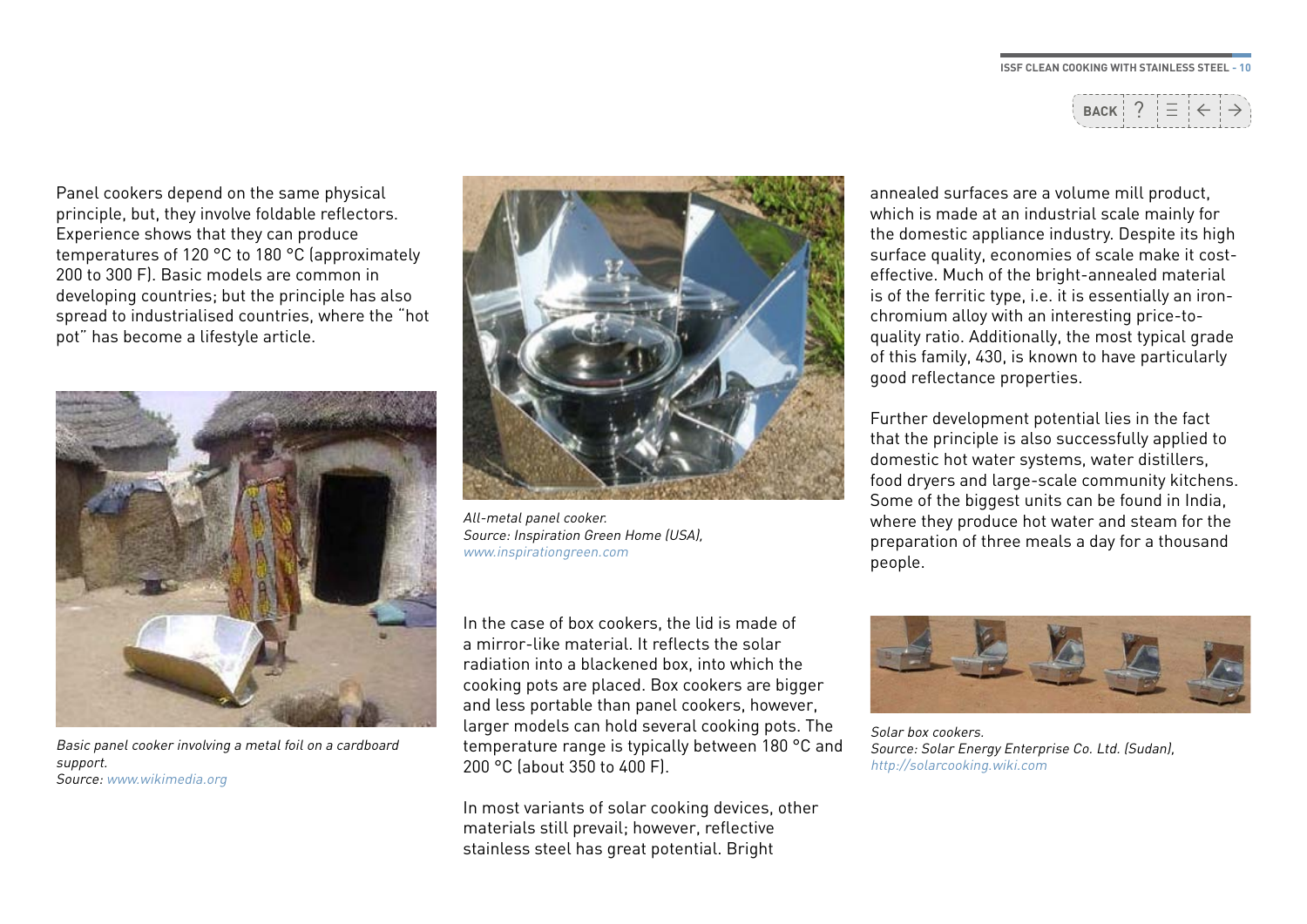

<span id="page-10-0"></span>

Solar box cookers. Source: Solar Energy Enterprise Co. Ltd. (Sudan), v

### **Summary and outlook**

The Global Alliance for Clean Cookstoves calls for 100 million homes to adopt clean and efficient stoves and fuels by 2020. Stainless steel is an attractive material. For low-income families, the purchase of a clean cooking stove is a major investment. For this reason, the stove should be as durable as possible. Austenitic stainless steels have excellent formability and weldability. Lowercost chromium-manganese austenitic grades and iron-chromium ferritic types are available to make high-quality cooking stoves affordable. Besides these proven alloys, the use of basic 12% Cr stainless steels is being investigated, which could also contribute to an increase of the market share of stainless steel. Among the physical properties, the reflective characteristics of mirror-like surfaces open up potential of stainless steel in solar cooking.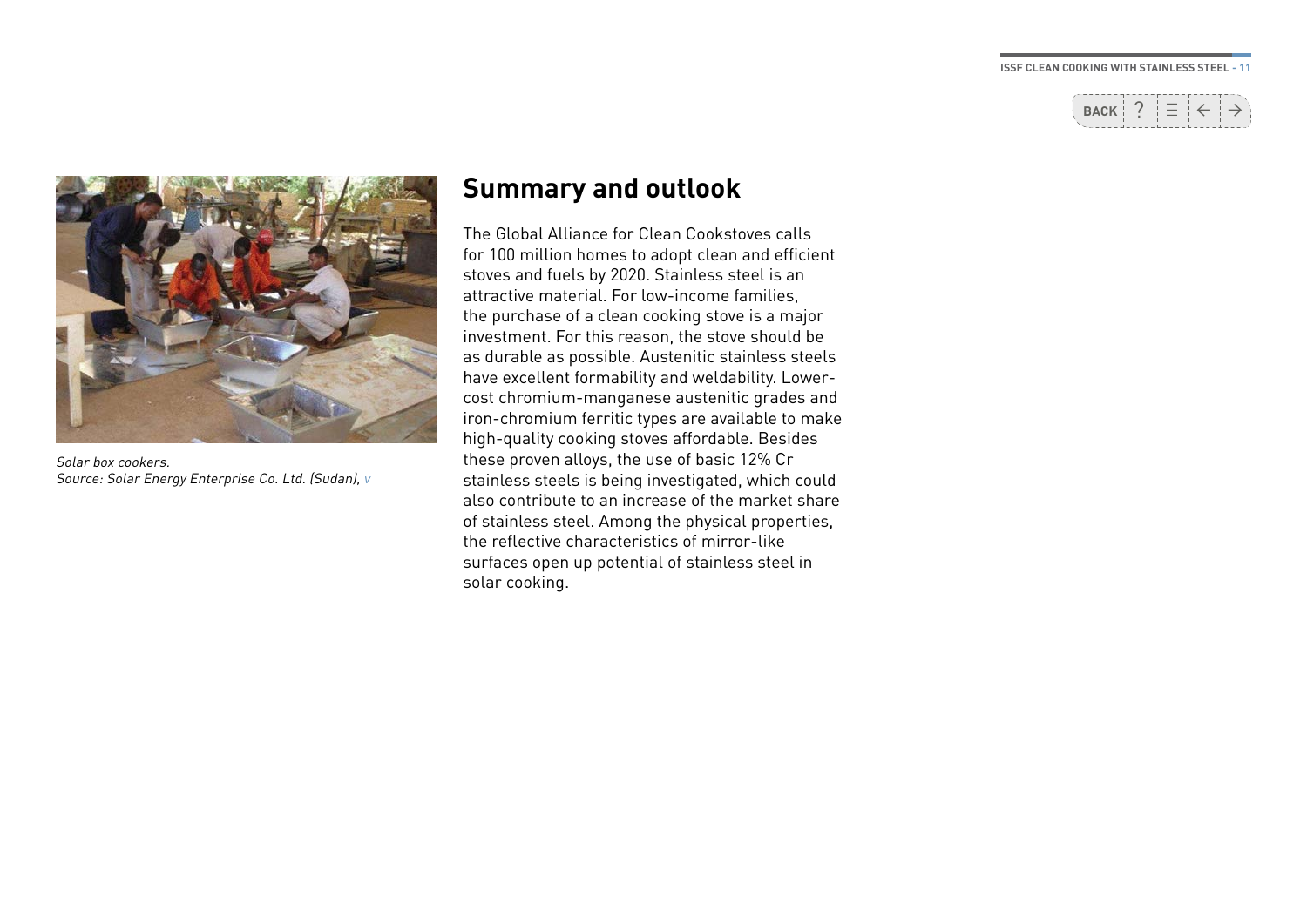## $\texttt{Back}$  ?  $\equiv$

## **Help**

| Help page |
|-----------|
|           |

- Contents page.  $\equiv$
- Previous page. ←
- Next page.  $\rightarrow$
- Previous view. **BACK**

## **About ISSF**

The International Stainless Steel Forum (ISSF) is a non-profit research and development organisation which was founded in 1996 and which serves as the focal point for the international stainless steel industry.

### **Who are the members?**

ISSF has two categories of membership: company members and affiliated members. Company members are producers of stainless steel (integrated mills and rerollers). Affiliated members are national or regional stainless steel industry associations. ISSF now has 65 members in 25 countries. Collectively they produce 80% of all stainless steel.

### **Vision**

Stainless steel provides sustainable solutions for everyday life.

### **More information**

For more information about ISSF, please consult our website **[worldstainless.org](http://www.worldstainless.org)**.

For more information about stainless steel and sustainability, please consult the [sustainablestainless.org](http://www.sustainablestainless.org) website.

## **Contact us**

issf@issf.org

+32 2 702 89 00

#### Disclaimer

The International Stainless Steel Forum believes that the information presented is technically correct. However, ISSF, its members, staff and consultants specifically disclaim any and all liability or responsibility of any kind for loss, damage, or injury resulting from the use of the information contained in this brochure.